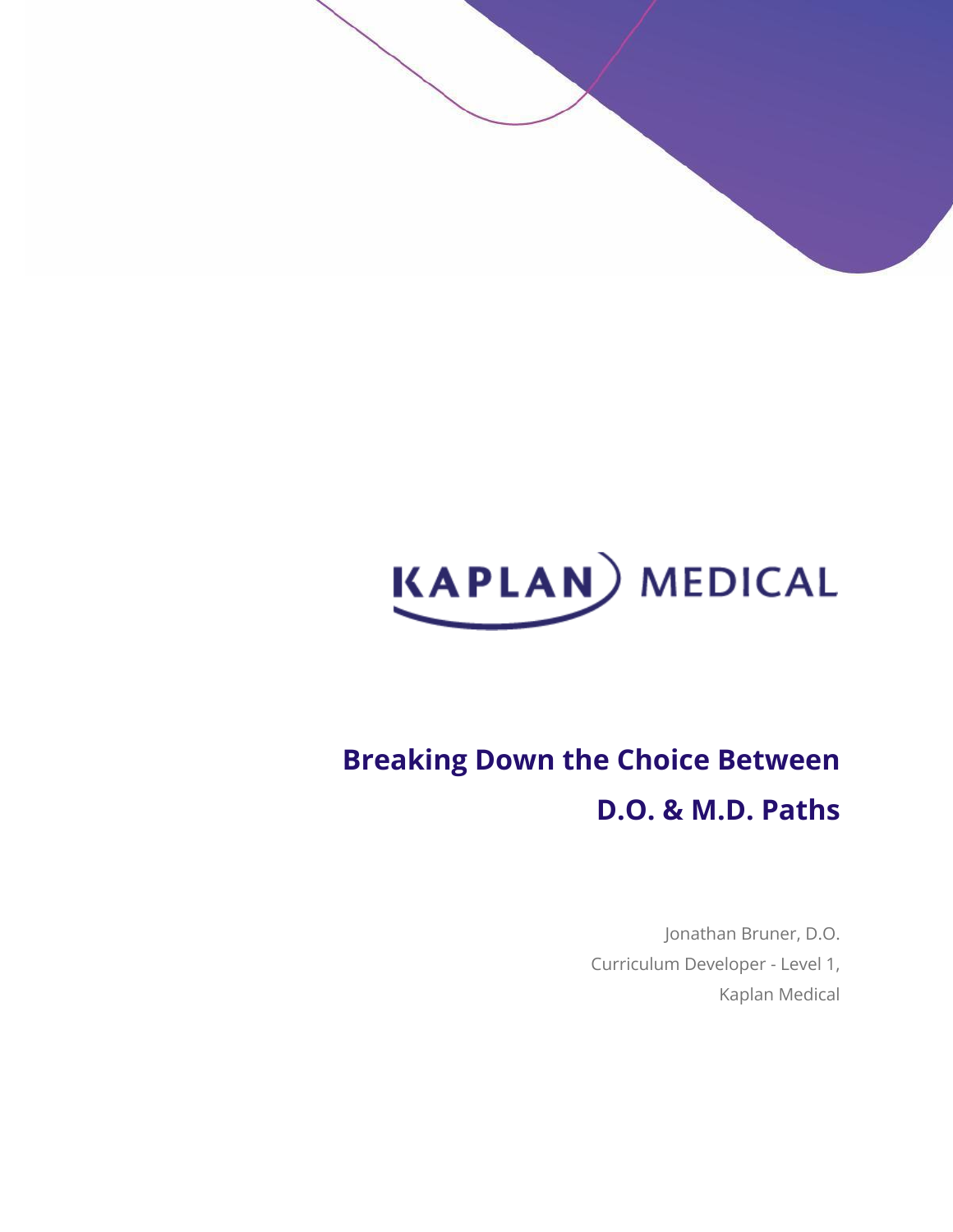# **KAPLAN**) MEDICAL

# **Breaking Down the Choice Between D.O. & M.D. Paths**

#### **Introduction**

Medical Doctor (M.D.) and Doctor of Osteopathic Medicine (D.O.) are the two types of fully licensed physicians in the United States. The two types have many similarities, and some differences, that make each path unique; however, both paths will ultimately prepare students with the necessary tools to provide the best possible care for their patients. This white paper will compare and contrast the D.O. and M.D. paths to help educators and advisors provide students with the information they need to decide which path is best for them.

# **Origins**

The M.D. profession can trace its roots back to a German doctor, Christian Friedrich Samuel Hahnemann. He is thought to have coined the term "allopathy" in the early 19th century. The word "allopathy" distinguished this branch of medicine from alternative medicine or homeopathy. Since then, "allopathy" has come to be known as the, "treatment of disease by remedies that produce effects opposite to the symptoms" (American University of Antigua College of Medicine, 2021).

The D.O. profession had its first College of Osteopathic Medicine established in Kirksville, Missouri in 1892 by A.T. Still, M.D., D.O. He established the college because, as Dr. Greg Hansen, D.O. writes in the Journal of Osteopathic Medicine, "existing medicine approaches treated symptoms, not causes, lacked efficacy, and were morally corrupt" (Hansen, 2006). Dr. Still was a M.D. who felt that patients should be treated like people and not like a disease. He believed that the structure of the body was intimately related to its function and that an approach that took into account the entire patient was the best way to practice.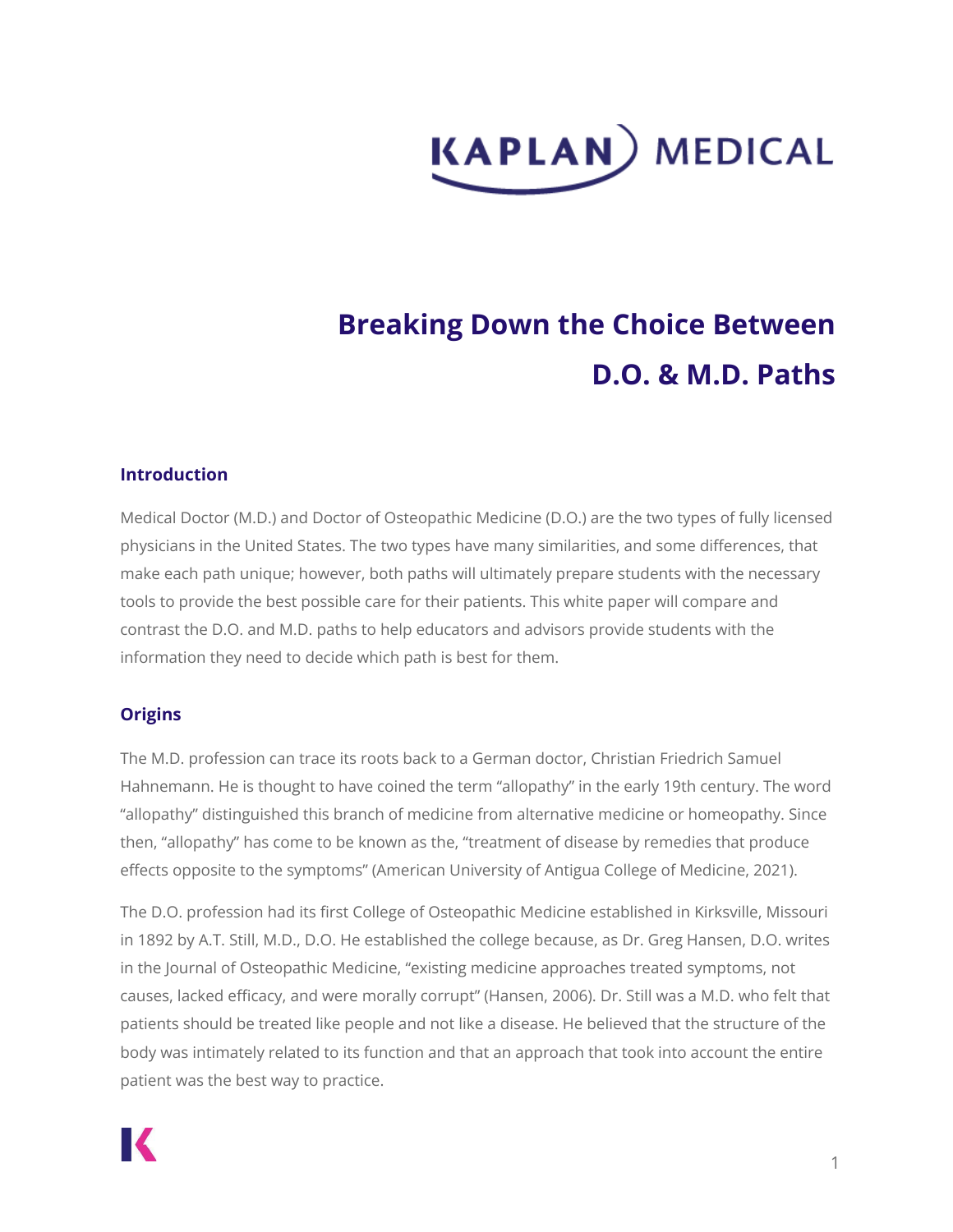#### **Medical School**

Each path maintains its own medical schools and accreditation process. Both M.D. and D.O. medical schools are four years in length. Usually, the first two years are spent in the classroom (although some curriculums are making this shorter) and the last two years students train at different rotations in the clinical setting. The classroom work with each path involves learning very similar basic and clinical sciences. In some instances where there are both types of schools on one campus, the two will be enrolled in the same classes.

D.O. students will receive additional training in osteopathic philosophy which will include at minimum 200 hours of learning hands-on palpatory techniques and treatments for musculoskeletal related issues. Many D.O. schools also offer an "Osteopathic Undergraduate Fellowship" that is an additional year of training between the second and third years to further enhance their osteopathic education. Following the classroom training, D.O. rotations tend to take place in more of a community setting and M.D. rotations tend to take place at larger, tertiary care facilities.

#### **Residency**

Over the last couple of years, the American College of Graduate Medical Education (ACGME) finalized the process for merging the residency training for M.D.'s and D.O.'s into one system. Prior to this, there were two systems in place: the ACGME and the American College of Osteopathic Graduate Medical Education (ACGOME). SInce the foundational training in both systems was similar, it was very common for a D.O. student to train in a M.D. residency program. This became so prevalent, that continuing to have two systems did not make much sense.

In order to maintain an osteopathic identity, residency programs in ACGME now have the ability to obtain "Osteopathic Recognition" that integrates the osteopathic philosophy into the program and provides their residents with continued osteopathic education at the Graduate Medical Education (GME) level. So now, US medical residency programs are open to graduates of both D.O. and M.D. medical schools. Training lasts anywhere from three to five years depending on the field. Non-surgical fields tend to be three years, while surgical fields tend to be five. Most programs have integrated the first year internship into the program.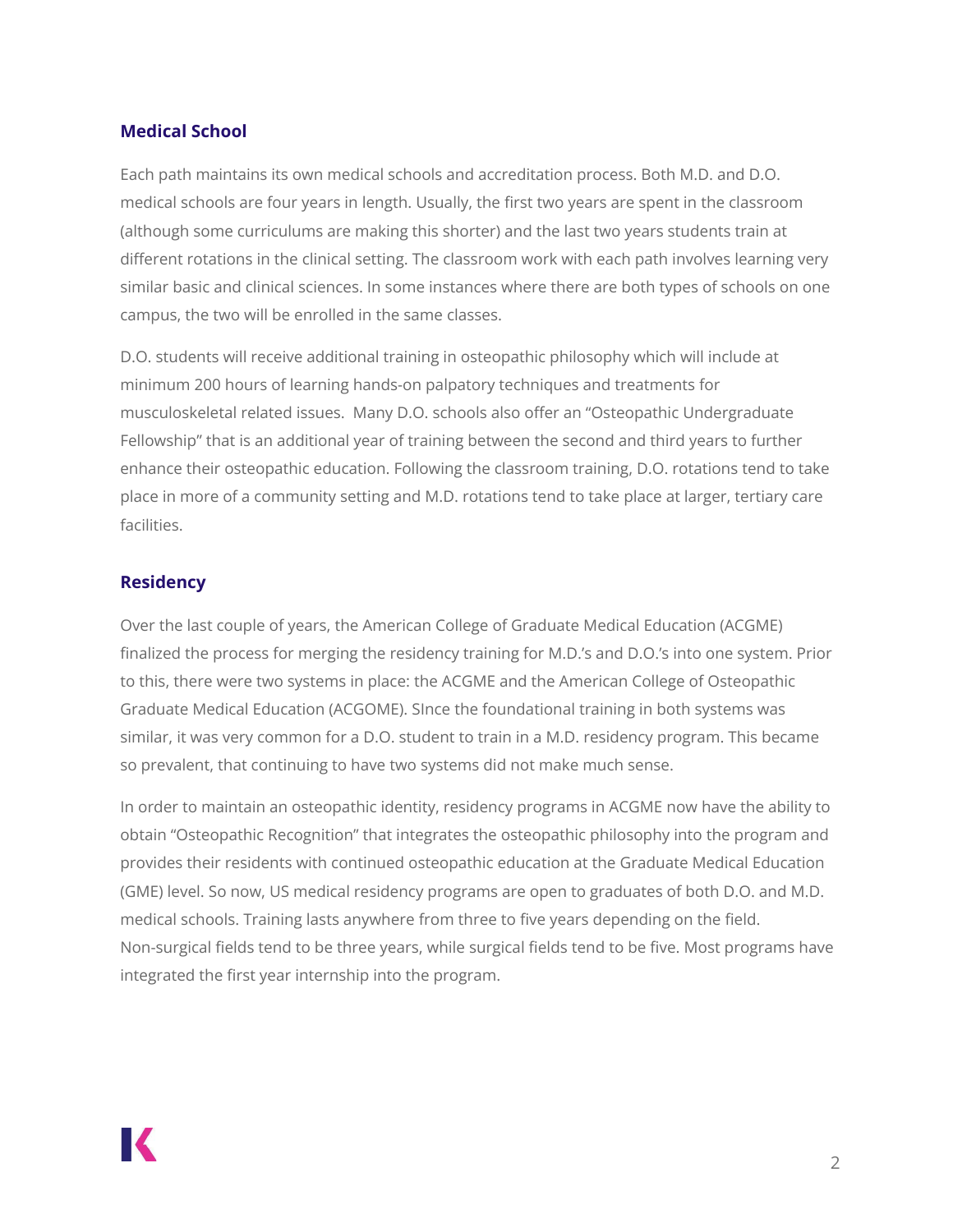2021 matching statistics for the National Resident Matching Program, according to the American Medical Association, included:

- 92.8% of US M.D. Seniors Matched
- 89.1% of US D.O. Seniors Matched

Due to the merger, this was the largest Match in history with over 38,000 positions being offered from almost 6,000 different residency programs.

# **Board Examinations - Overview**

Board examinations differ for D.O. and M.D. students. United States osteopathic students must pass the Comprehensive Osteopathic Medical Licensing Examination (COMLEX-USA) to graduate from medical school. According to the COMLEX-USA webpage, the COMLEX-USA is "a three-level, national standardized licensure examination designed for licensure for the practice of osteopathic medicine. The COMLEX-USA Examination Series is designed to assess osteopathic medical knowledge, knowledge fluency, clinical skills, and other competencies essential for practice as an osteopathic generalist physician. It is also a graduation requirement for attaining a DO (Doctor of Osteopathic Medicine) degree from colleges of osteopathic medicine in the United States, and for entry into and promotion within graduate medical education (residency) training programs."

M.D. students, by contrast, take the United States Medical Licensing Examination or USMLE. According to the USMLE website, the USMLE "is a three-step examination for medical licensure in the U.S. The USMLE assesses a physician's ability to apply knowledge, concepts, and principles, and to demonstrate fundamental patient-centered skills that are important in health and disease and that constitute the basis of safe and effective patient care."

There is a belief by some osteopathic students that to remain competitive with certain residency programs, they should take the USMLE exams in addition to the required COMLEX-USA exams. This idea is addressed in a NBOME blog from 2020 that states, "The ACGME does not require one licensing exam over another—passing either COMLEX-USA or USMLE meets that requirement," (NBOME, 2020).

# **Board Examinations - Comparison**

In 2019, Molly Johannessen, PhD, hosted a webinar for Kaplan Medical discussing the similarities and differences between COMLEX-USA and USMLE, focusing on the parallels between COMLEX-USA Level 1 and USMLE Step 1 (Kaplan, 2019). Both of the exams are for future physicians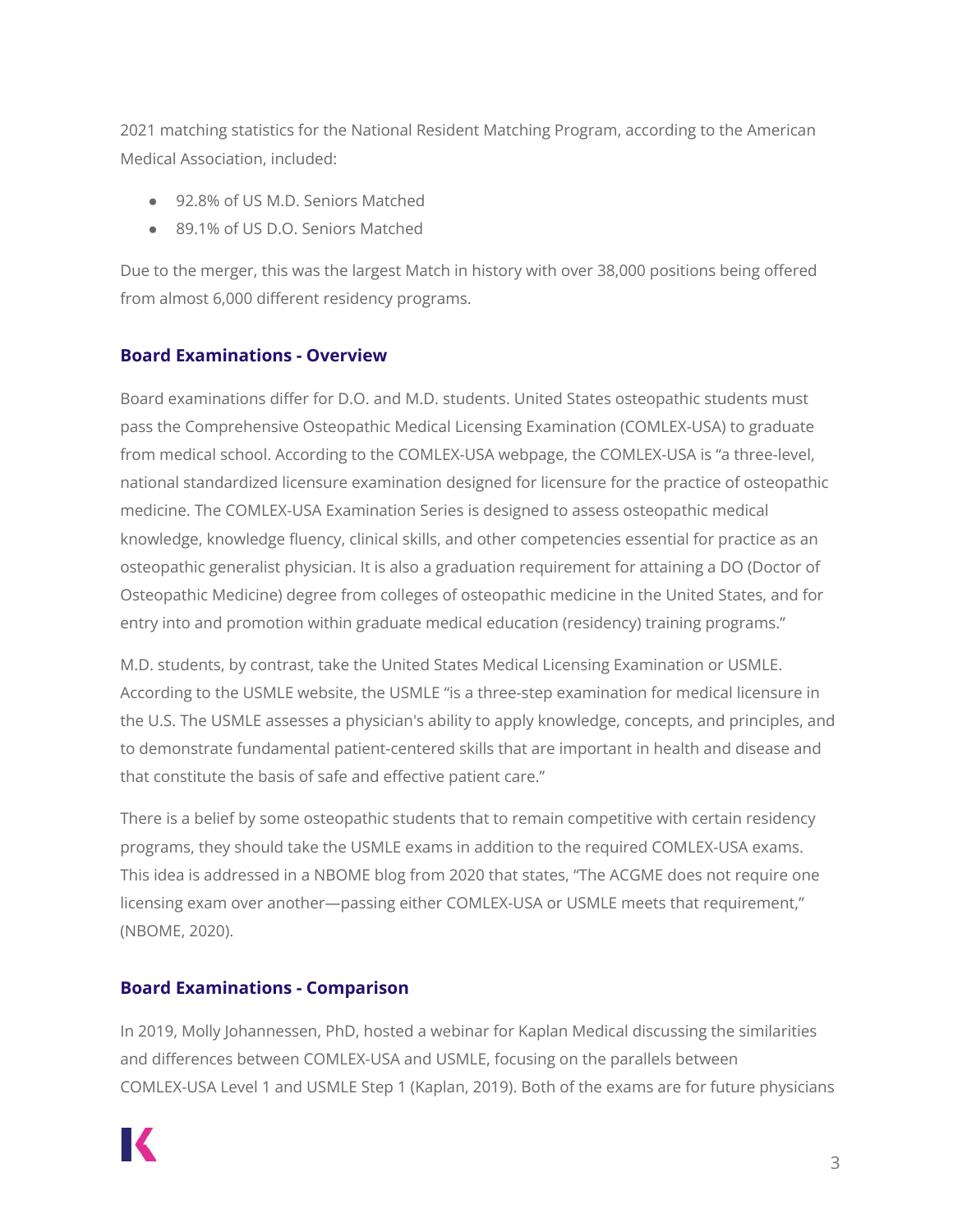that demonstrate competency in subject matter before moving onto the next level. They are both taken after students learn a large amount of foundational biomedical science knowledge and have an emphasis on clinical presentations, foundational biomedical sciences, body-system basis, and the application of medical competencies. Lastly, both COMLEX-USA and USMLE are a series of three exams that are similar in structure and length. The COMLEX-USA exams are called Levels, while the USMLE exams are a series of Steps.

Some of the differences between Level 1 and Step 1 include the specific definition of competencies, definitions of normal versus abnormal processes, and coding of scores. The biggest difference between the two exams is that COMLEX-USA is the integration of osteopathic philosophy into the exam.

She recommends that D.O. students seeking to place in the NRMP take both COMLEX-USA and USMLE, but notes that not all D.O. students need to take USMLE exams. She also notes that it's important to understand what the focus of each exam is and how to prepare for each exam differently.

#### **Board Examinations - Challenges**

Having two different board examination paths to becoming a physician poses some challenges. In mid-2020, the Coalition for Physician Accountability created a new committee called the Undergraduate Medical Education (UME) to Graduate Medical Education (GME) Review Committee, or UGRC for short. The Coalition for Physician Accountability charged the committee with identifying solutions to challenges observed in the transition from UME to GME (Coalition for Physician Accountability, 2021). "The transition from medical school to residency has been identified as an area of medical education and training that is ripe for improvement," writes the Coalition for Physician Accountability (2021) on their website. Among the challenges in the transition from UME to GME cited by the Coalition for Physician Accountability is, "unacceptable levels of stress on learners and program directors throughout the entire process," as well as overreliance on licensing examination scores, inequities in the system related to specific types of applicants, and lack of transparency to students about the way that residency selection actually works (Undergraduate Medical Education to Graduate Medical Education Review Committee, 2021).

In light of these and other challenges that are, "causing severe strain on the entire system" (Undergraduate Medical Education to Graduate Medical Education Review Committee, 2021), the UGCR recently published a series of 42 recommendations that could potentially make the entire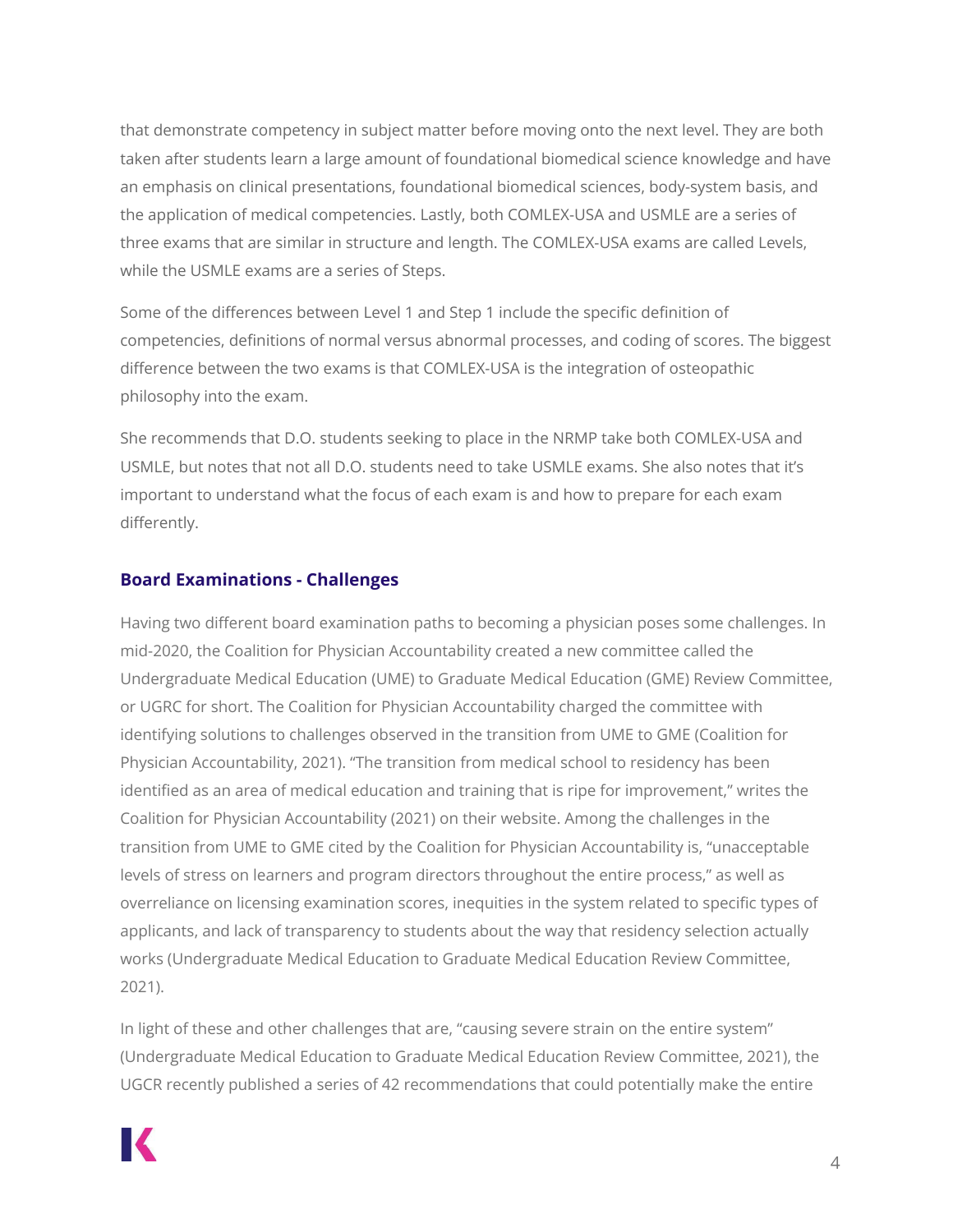medical education process easier (National Board of Medical Examiners, 2021) by streamlining and even unifying certain aspects of D.O. and M.D. training. One of those key recommendations was that residency programs start evaluating and accepting students that take either COMLEX-USA or USMLE. The committee proposed that COMLEX-USA and USMLE be reported within the Electronic Residency Application System (ERAS) within a single field.

As the UGRC writes in Recommendation 24, osteopathic students make up 25% of the medical students in U.S. medical schools and although they are required to take the COMLEX-USA exam series, they often take the USMLE as well. The reason for this is that some residency programs require a USMLE score, rather than COMLEX-USA. As the UGCR states, "This creates substantial increase in cost, time, and stress for osteopathic students who believe duplicate testing is necessary to be competitive in the Match," (Undergraduate Medical Education to Graduate Medical Education Review Committee, 2021). In Recommendation 24, the UGRC also proposes that "a combined field should be created in ERAS which normalizes the scores between the two exams and allows programs to filter based only on the single normalized score." By normalizing licensing exam scores between the USMLE and COMLEX-USA, the UGRC writes, structural bias will decrease, as will financial stress for applicants―particularly D.O. students who must dedicate time, attention, and money to taking both the USMLE and COMLEX-USA.

# **Board Examinations - Recent Changes**

In 2019, when the USMLE Invitational Conference on USMLE Scoring (InCUS) recommended tasking the Coalition for Physician Accountability with reforming the match process, they also made other recommendations. Among the InCUS recommendations was to make Step 1 of the USMLE Pass-Fail rather than numerically scored (Cimino, 2021). Similarly, in December 2020, the NBOME announced that the COMLEX-USA Level 1 test, equivalent to the USMLE Step 1 test, will also be graded as Pass/Fail, rather than scored numerically (National Board of Osteopathic Medical Examiners, 2020). Without a numerical score, residency applicants' qualifications, as well as "competencies and unique characteristics" (Murphy, March 2020) will have to be measured in other ways. One very likely way will be that residency programs will shift uniformly to looking at Step 2 CK (for USMLE) and Level 2 CE (for COMLEX-USA) scores.

# **Board Examinations - Merger?**

A USMLE and COMLEX-USA merger seems unlikely for the same reason that osteopathy was established as separate in the first place. While merging the two exams could make the process of matching easier,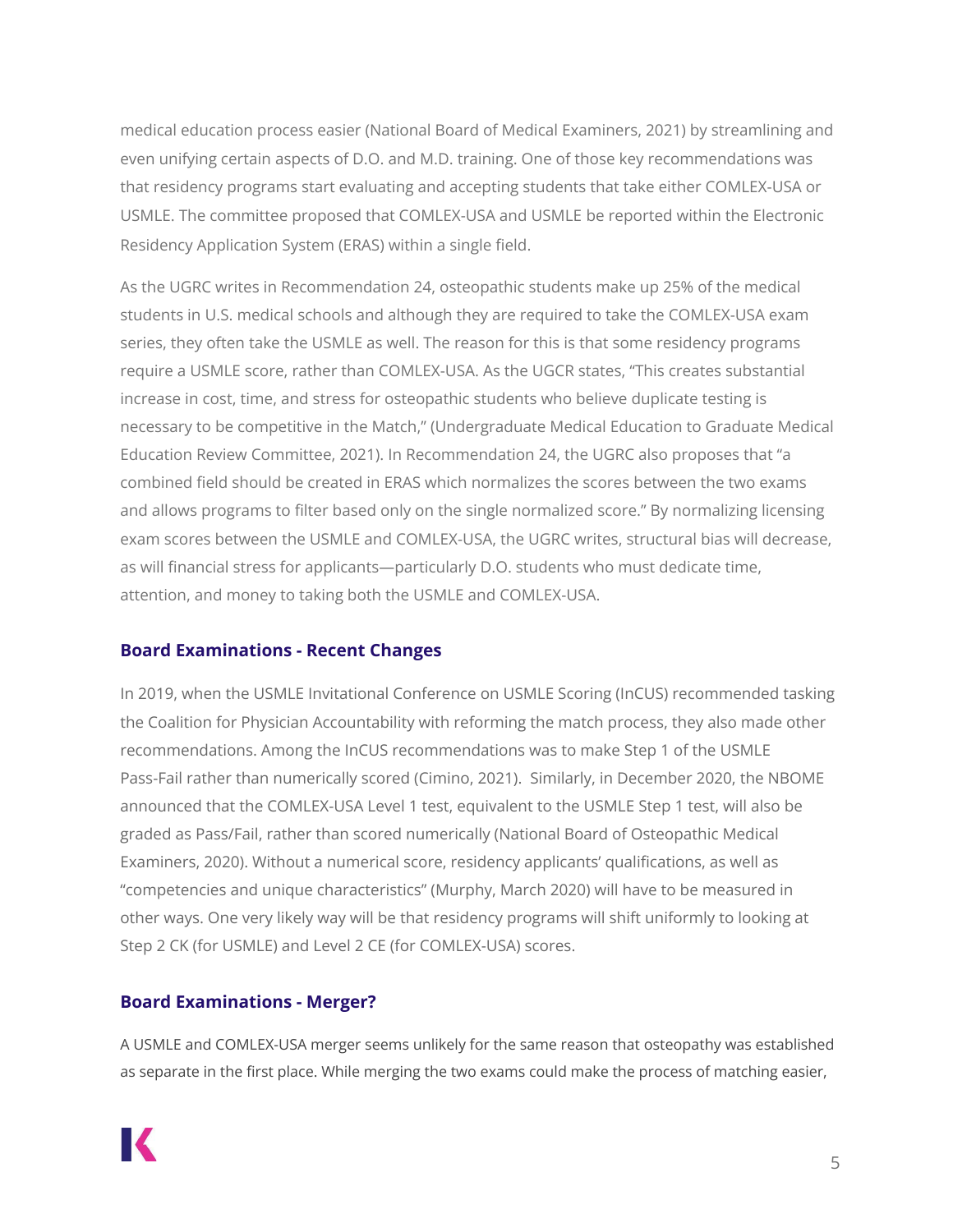it has the potential to further remove what makes osteopathy distinct. For the tests to merge, the entire premise of separate D.O. schools and their accreditation process and organization would likely need to change.

#### **Which Path is Best for Students?**

There are many reasons students choose one path or the other. These reasons involve factors such as the individual preferences of the student, their core beliefs regarding medical care, and/or previous experiences with the medical field. One reason students may opt to pursue one degree or the other is because of a prior exposure to medicine. Students that grew up under the care of a M.D. or D.O., or have physician family members, will be more familiar with one of the approaches and therefore may have a preference for it. Another aspect that could lead someone to choose osteopathic medicine is the focus toward facilitating the body to heal itself (Murphy, October 2020). One way this is accomplished is through additional education in osteopathic manipulative medicine (OMM) (American Osteopathic Association, n.d.).

OMM involves a physician's hands-on approach to improving the patient's musculoskeletal system (Moon, 2019). For example, if a patient presents with sinus congestion, a D.O. might additionally use an osteopathic manipulative treatment to promote the drainage of mucus out of the sinus passages. Additionally, osteopathic medical schools pride themselves on their holistic methods of treating patients, a reduced focus on medications (ATSU Museum of Osteopathic Medicine, n.d.), a significant focus on musculoskeletal training, and an emphasis on patient-centered care (American Association of Colleges of Osteopathic Medicine, n.d.).

An additional deciding factor can be test scores and grades. Traditionally, D.O. medical schools place an emphasis more on students that are interested in the primary care field and that have had previous life experiences. This leads D.O. schools to higher average ages of students and average MCAT scores and GPAs that are slightly lower than M.D. schools. While the hope is the student is choosing the path that most aligns with their beliefs, some students will take whichever path that accepts them. Both medical schools will attempt to avoid this through the interview process.

#### **Conclusion**

While D.O.'s were established as a medical discipline separate from M.D.'s originally, over the years the two have overlapped in many ways. The successful merging of the D.O. and M.D. Match suggests the two groups are working together now more than ever allowing for similar preparedness for student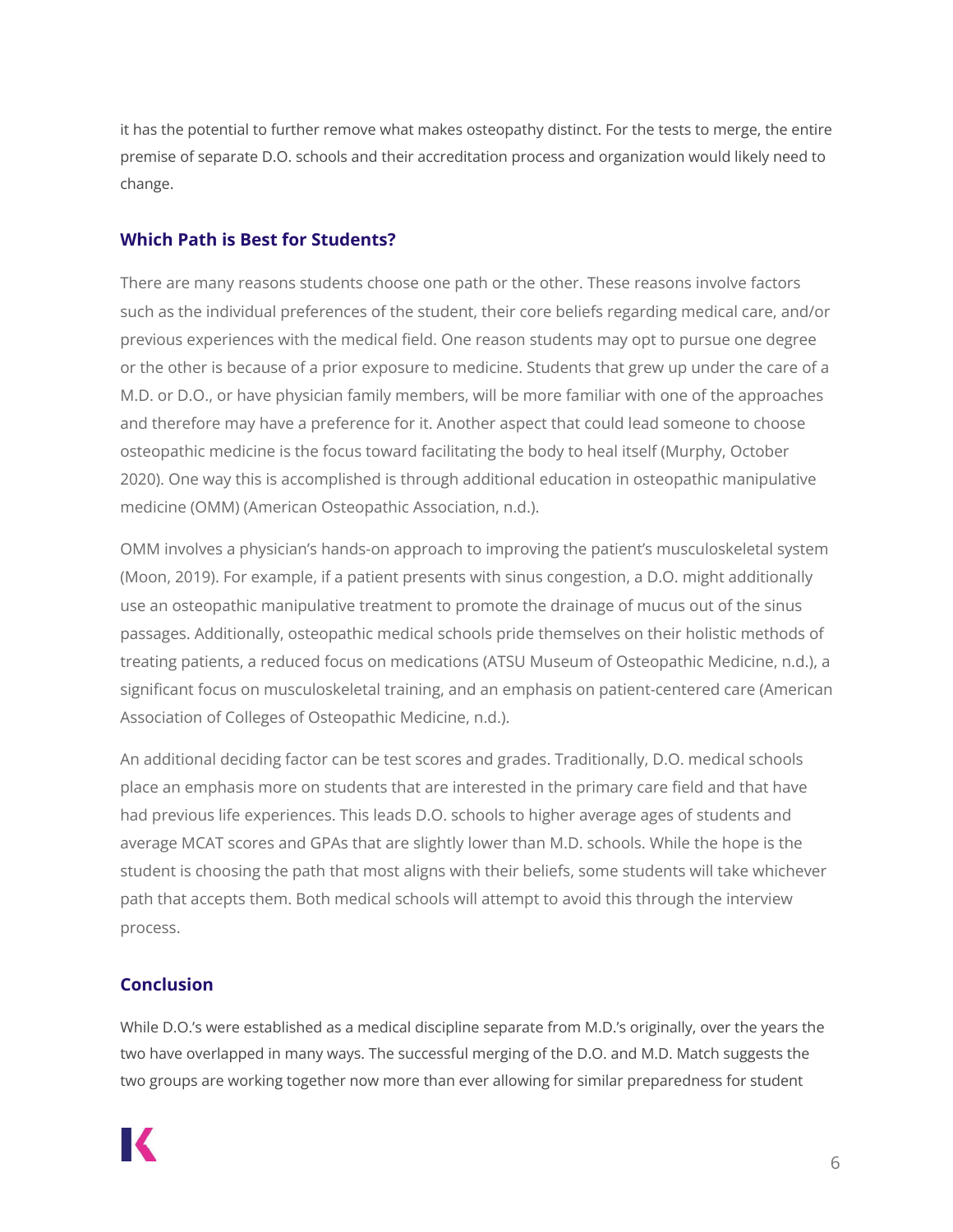success. This ensures the best choice for a student is to learn what makes each field unique and proceed down the path that most aligns with their beliefs. No matter which path a student chooses, the future of the US medical system is in great hands with having both D.O. and M.D. approaches and a willingness for collaboration.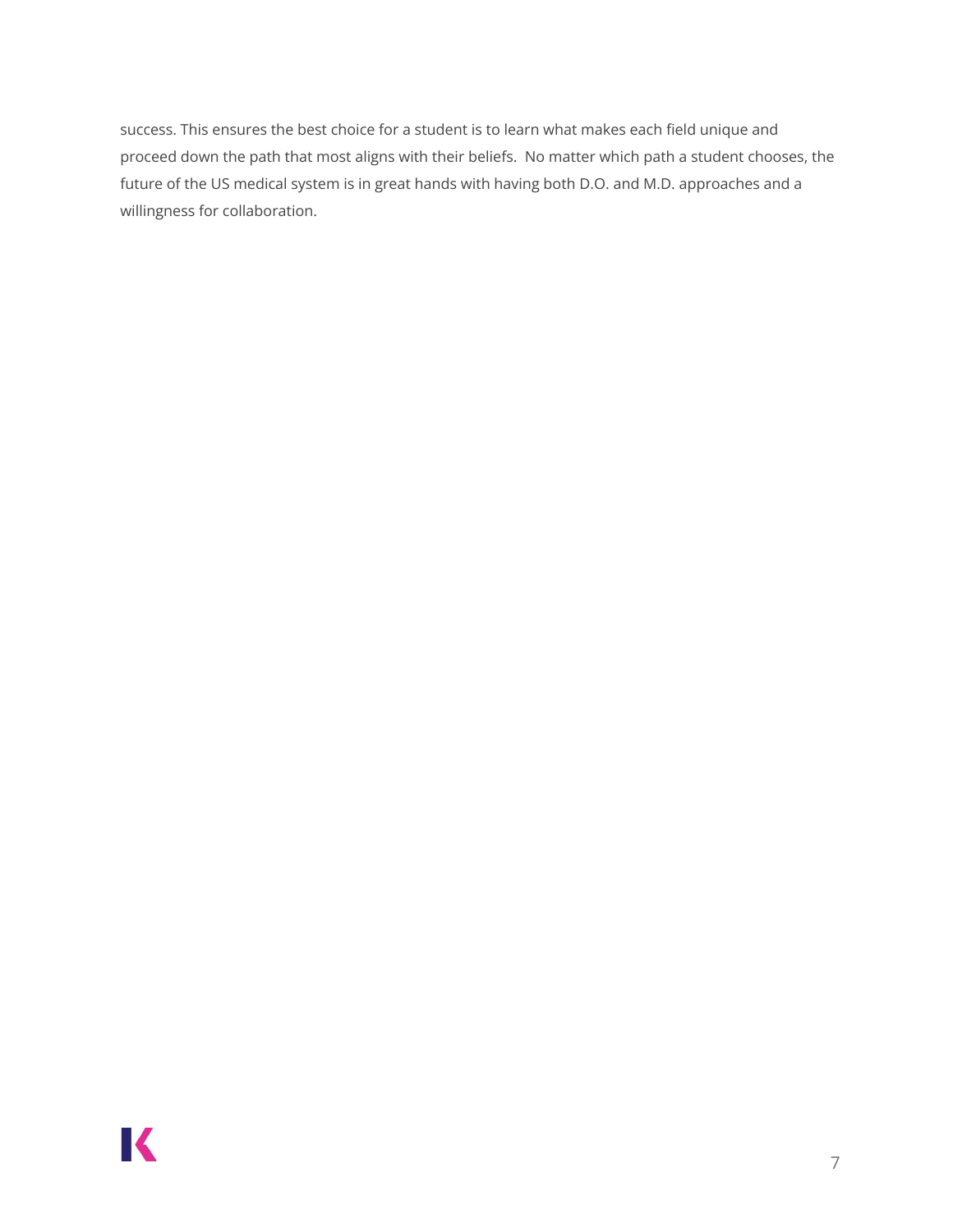#### **References**

- Altus, A. (2018). What the final AOA Match means for DO. *The DO.* Available at <https://thedo.osteopathic.org/2018/12/what-the-final-aoa-match-means-for-do-students/>
- American Medical Association (2021). 2021 Match hits record highs despite pandemic's disruptions. *AMA.* Available at [https://www.ama-assn.org/residents-students/match/2021-match-hits-record-highs-despite-pandemic-s-disruptio](https://www.ama-assn.org/residents-students/match/2021-match-hits-record-highs-despite-pandemic-s-disruptions) [ns](https://www.ama-assn.org/residents-students/match/2021-match-hits-record-highs-despite-pandemic-s-disruptions)
- American Association of Colleges of Osteopathic Medicine (n.d.). A Brief History of Osteopathic Medicine. Available at <https://www.aacom.org/become-a-doctor/about-osteopathic-medicine/history-of-osteopathic-medicine>
- American Board of Medical Specialties (2021). ABMS Board Eligibility. *American Board of Medical Specialties.* Available at <https://www.abms.org/board-certification/board-certification-requirements/board-eligibility/>
- American Osteopathic Association (n.d.). OMT: Osteopathic Manipulative Treatment. Available at <https://osteopathic.org/what-is-osteopathic-medicine/osteopathic-manipulative-treatment/>
- American University of Antigua College of Medicine (2021). Allopathic Medicine. Available at <https://www.auamed.org/blog/what-does-allopathic-medicine-mean/>
- ATSU Museum of Osteopathic Medicine (n.d.). A.T. Still Biography. Available at <https://www.atsu.edu/museum-of-osteopathic-medicine/museum-at-still>
- Cimino, C. (2021). Why you should care about the CPA UGRC report. *Kaplan*. Available at <https://www.kaptest.com/blogs/med-educators/post/why-you-should-care-about-the-cpa-ugrc-report>
- Coalition for Physician Accountability (2021). UME-GME. *Coalition for Physician Accountability.* Available at <https://physicianaccountability.org/ume-gme/>
- Undergraduate Medical Education to Graduate Medical Education Review Committee (2021). *Coalition for Physician Accountability.* Accessible at [https://physicianaccountability.org/wp-content/uploads/2021/04/UGRC-Initial-Summary-Report-and-Preliminary-R](https://physicianaccountability.org/wp-content/uploads/2021/04/UGRC-Initial-Summary-Report-and-Preliminary-Recommendations-1.pdf) [ecommendations-1.pdf](https://physicianaccountability.org/wp-content/uploads/2021/04/UGRC-Initial-Summary-Report-and-Preliminary-Recommendations-1.pdf)
- Hajar, R. (2015). History of Medicine Timeline. *Heart Views, 16*(1):43-45. <https://doi.org/10.4103/1995-705x.153008>
- Hansen, G.P. (2006). Beyond OMT: Time for a New Chapter in Osteopathic Medicine? *Journal of Osteopathic Medicine*, *106*(3), 110-116. [https://doi.org/10.7556/jom\\_2006\\_03.0005](https://doi.org/10.7556/jom_2006_03.0005)
- Holland, TM. (2017). DO vs. MD: What's the difference? *UCLA Geffen School of Medicine.* Available at <https://medschool.ucla.edu/body.cfm?id=1158&action=detail&ref=1019>
- Kaplan. (2019). Webinar in Review: Level 1 vs. Step 1 Prep for Success. *Kaplan.* Available at <https://www.kaptest.com/blogs/med-educators/post/step-1-vs-level-1-webinar-review>
- Match a Resident (2019). 5 W's of the ACGME Merger (MD/DO Merger). *Match a Resident.* Available at <https://blog.matcharesident.com/5-ws-of-the-acgme-merger-mddo-merger/>
- Moon, K. (2019). Which is the best path to medicine: MD vs DO. *Forbes.* Available at [https://www.forbes.com/sites/kristenmoon/2019/01/30/which-is-the-best-path-to-medicine-md-vs-do/?sh=4a008a](https://www.forbes.com/sites/kristenmoon/2019/01/30/which-is-the-best-path-to-medicine-md-vs-do/?sh=4a008a6f6866) [6f6866](https://www.forbes.com/sites/kristenmoon/2019/01/30/which-is-the-best-path-to-medicine-md-vs-do/?sh=4a008a6f6866)
- Moon, K. (2021). The Real Reason Why It's Harder Than Ever To Get Into Medical School And What Aspiring Physicians Can Do To Improve Their Chances. *Forbes.* Available at [https://www.forbes.com/sites/kristenmoon/2021/06/17/the-real-reason-why-its-harder-than-ever-to-get-into-med](https://www.forbes.com/sites/kristenmoon/2021/06/17/the-real-reason-why-its-harder-than-ever-to-get-into-medical-school---and-what-aspiring-physicians-can-do-to-improve-their-chances/?sh=7cfd8c0b57cc) [ical-school---and-what-aspiring-physicians-can-do-to-improve-their-chances/](https://www.forbes.com/sites/kristenmoon/2021/06/17/the-real-reason-why-its-harder-than-ever-to-get-into-medical-school---and-what-aspiring-physicians-can-do-to-improve-their-chances/?sh=7cfd8c0b57cc)
- Murphy, B. (2020, Mar 13). USMLE Step 1 moves to pass-fail: Answers to 7 key questions. *American Medical Association*. Available at <https://www.ama-assn.org/residents-students/usmle/usmle-step-1-moves-pass-fail-answers-7-key-questions>